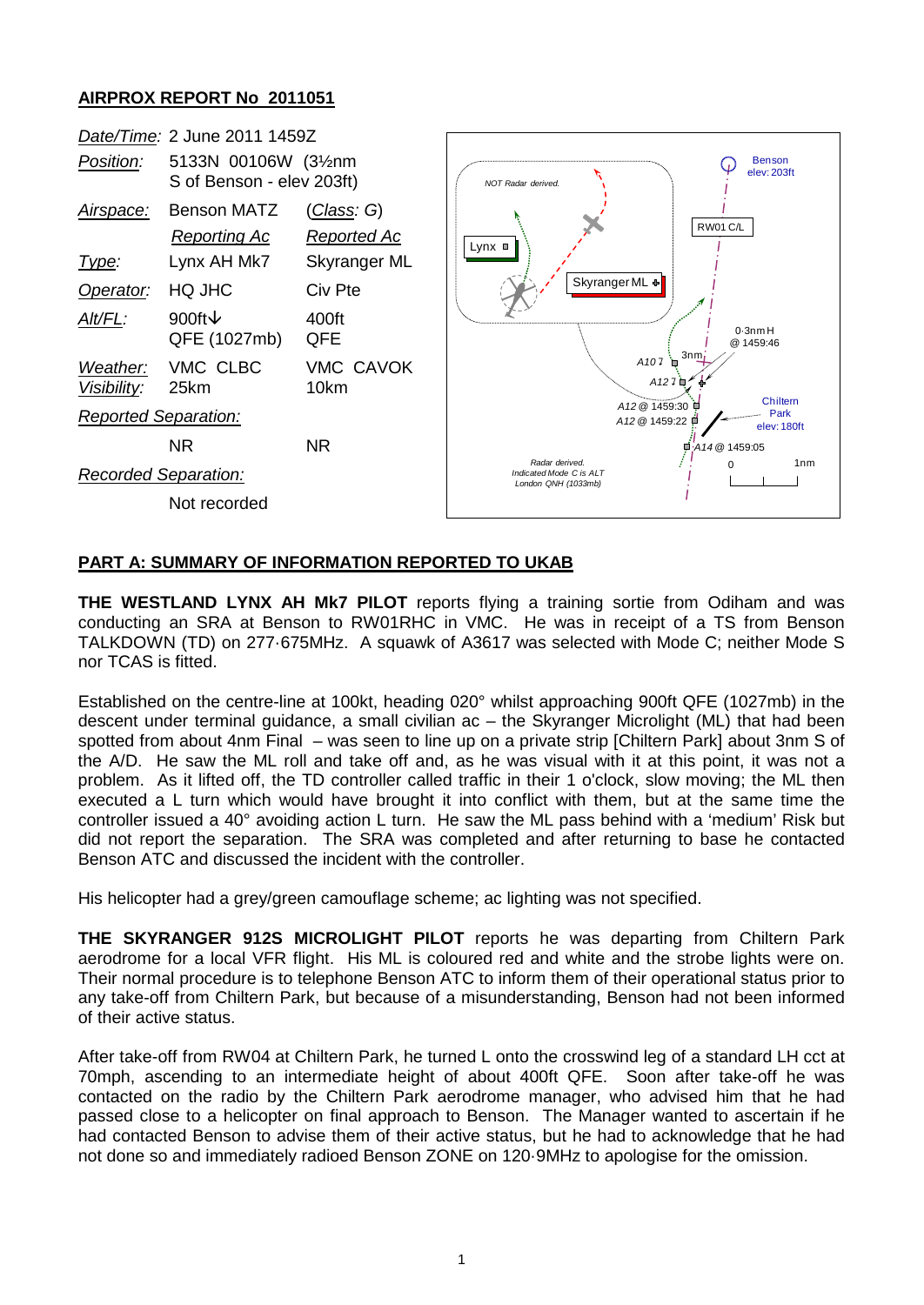The Lynx helicopter had turned away from its original path before he had turned onto the downwind leg, and, being camouflaged, was not seen. The Downwind leg of RW04/22 at Chiltern Park runs close to the FAT for Benson's RW01, about 3·5nm from the touchdown point of RW01. Military helicopters are known to approach Benson at low-level, often below Chiltern Park's cct height of 700ft, and, on occasion, after Chiltern Park has notified Benson as being 'active'.

Due to an increase in incidents involving military ac recently, the current arrangements with Benson, which are detailed in a LOA, are being reviewed. Changes have been proposed to the Chiltern Park cct pattern to deconflict traffic and other measures are under consideration by Chiltern Park management, for discussion with Benson in the near future.

He suggests he shall now call Benson ZONE on the RT- or TOWER if ZONE is closed - at the holding point to request information on current traffic movements before returning to the Chiltern Park frequency, as is required by the Chiltern Park Flying Orders.

**THE BENSON TALKDOWN CONTROLLER (TD)** reports he was conducting a SRA to RW 01RH for the Lynx AH Mk7. The meteorological conditions were good - sfc wind 040°/8kt, 25km visibility and FEW cloud at 3800ft. As the ac was approaching the 4nm point he noticed a primary radar return that had just 'painted' to the E of the centreline at the 3½nm point. Immediately, he called the radar return to the Lynx pilot as, in his judgement, it indicated that the primary return could be an ac climbing out of Chiltern Park, situated to the S of Benson A/D. The Lynx pilot did not call visual at that point; in the controller's view, as the unknown ac turned straight towards the Lynx on the centreline at the 3½nm point, there was a definite risk of collision. Avoiding action was given to the Lynx pilot of a L turn onto a heading of 330° to ensure that the risk of collision would be avoided. The Lynx pilot then called visual with the unknown ac and he was then able to continue with the SRA and complete the approach.

**THE BENSON SUPERVISOR (SUP)** reports that all positions in the ACR were reasonably busy with APP/DIR bandboxed. Whilst facilitating an internal pre-note between APP and ZONE he observed a 'non-squawker' relatively close to the A3617 Benson squawk which he knew to be the Lynx conducting an SRA. He immediately moved to a position behind TD who was conducting the SRA to increase his own situational awareness and quickly ascertained that the Lynx pilot had not reported visual with the non-squawker and observed it taking controller initiated avoiding action to maintain separation. The Lynx was then easily vectored back towards the centre-line and a clearance obtained at 3nm.

Praising TD for his actions, he then followed the non-squawker on ZONE's display whilst trying to ascertain if Chiltern Park had called active at any point. Shortly thereafter a VDF trace was observed passing through the non-squawker; the pilot identified himself with the Skyranger ML's registration having just climbed out of Chiltern Park without 'activating' the airfield IAW local agreements. The ZONE controller acknowledged an apology from the ML pilot and reminded him of the necessity to call. A few minutes after this, the ATC assistant in the VCR relayed a message that Chiltern Park was now 'active' and the person that had called in had apologised for how close the Skyranger ML got to the Lynx, something he had observed from the ground.

**HQ 1GP BM SM** reports that this Airprox occurred between a Lynx conducting an SRA at Benson in receipt of a TS from Benson TALKDOWN (TD) and a ML departing Chiltern Park airfield VFR.

This Airprox does not appear on the LATCC (Mil) radar recording, although the Lynx is visible throughout the incident sequence. [UKAB Note (1): A primary radar contact appears on the Heathrow Radar recording at 1459:46, 0·3nm E of the Lynx which may or may not be the reported Skyranger ML. At this point the Lynx is indicating 1200ft London QNH (1033mb), which broadly equates to 1020ft Benson QFE (1027mb) - about 1040ft above Chiltern Park aerodrome's elevation of 180ft.]

TD was manned by a relatively inexperienced first tourist controller who had been awarded their SRA endorsement that morning. The controller states that as the Lynx "was approaching the 4nm point I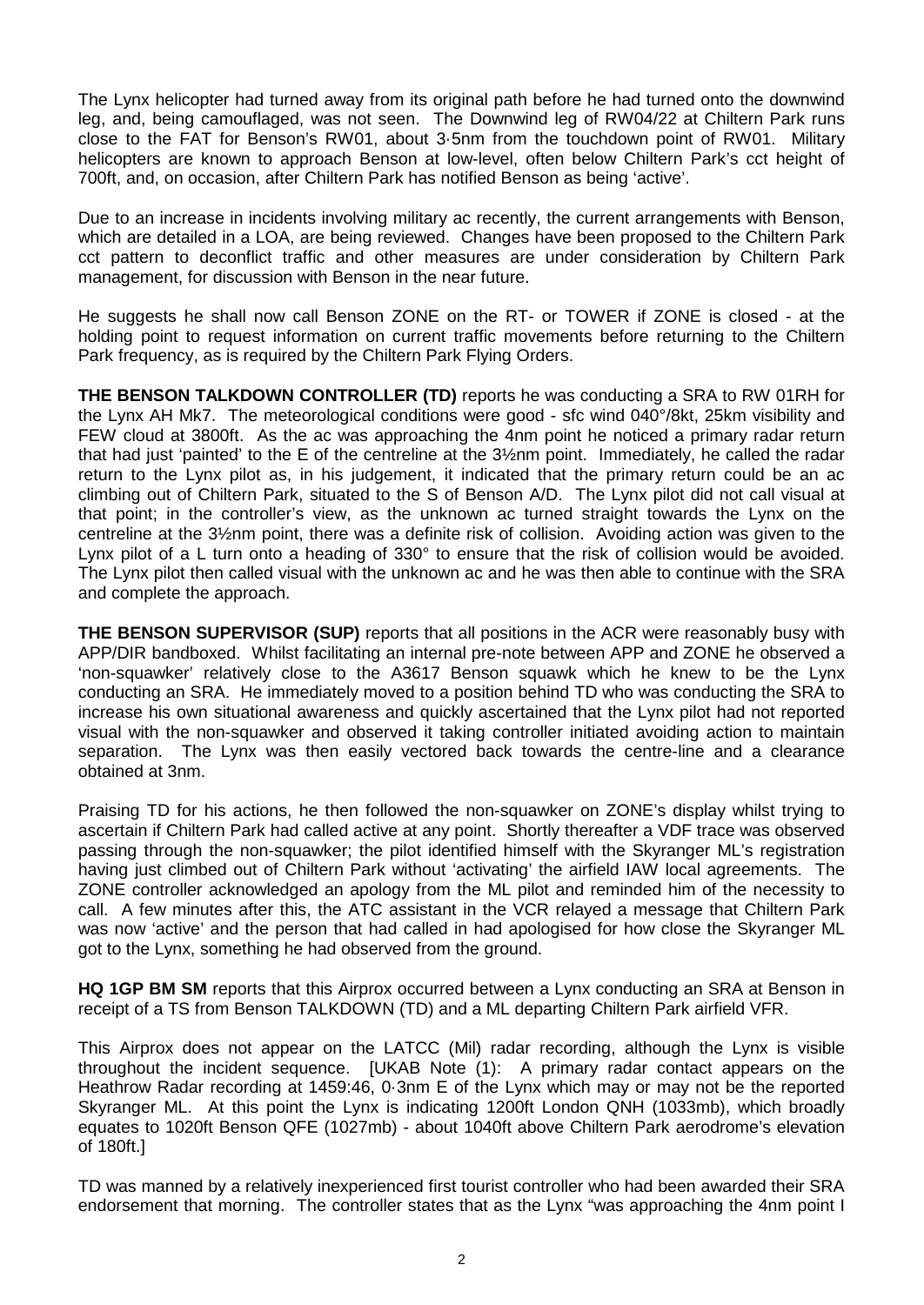noticed a primary radar return with no height information that painted just to the east of the centreline at the 3½nm point." At 1459:04, TD passed TI to the Lynx stating, *"…traffic right 1 o'clock 1 mile manoeuvring, no height information"*, which was not acknowledged by the Lynx pilot.

TD then goes on to state that in their opinion, as the ML turned into confliction with the Lynx, there was a definite risk of collision and, at 1459:20, instructed the Lynx crew, *"avoiding action, turn left immediately heading 3-4-0 degrees, traffic right 1 o'clock 1 mile crossing right - left no height."* At 1459:31 the Lynx pilot reported visual, with the avoiding action turn becoming evident on the radar replay at 1459:33.

Neither pilot provided an estimate of the minimum separation, with the ML pilot stating that they had not been visual with the Lynx until after the CPA.

JSP 552 405.135.20 provides regulation for the separation and avoidance of other contacts whilst providing a PAR. It specifies that irrespective of ATS, when a collision risk is apparent in both elements of the PAR display involving an un-notified radar contact:

'advice on suitable action for collision avoidance together with information on conflicting traffic [is to be given].'

There is no comparable regulation contained within JSP 552 405.125 which pertains to the conduct of an SRA.

In this instance TD provided relevant and accurate TI to the Lynx pilot and, when the controller perceived a risk of collision to exist, provided deconfliction advice to the Lynx pilot. Although the Lynx pilot was visual with the ML throughout the incident sequence, TD fulfilled their perceived duty of care by offering deconfliction advice.

In terms of the regulatory difference between the provision of a PAR and a SRA, the absence of comparable regulation, whether consciously or unconsciously, caused TD to apply an incorrect regulation. In this instance, this transfer of training had a positive outcome; however, a different set of contextual conditions or a different interpretation of the regulations may have produced a different, negative outcome. Following a procedure which has not been designed for the specific situation could have unforeseeable and undesirable results, with deficiencies or differences in regulation or procedure being identified as causal or contributory factors in many air accidents and incidents.

Consequently a recommendation has been made to the MAA Op Gp – ATM Division – relating to a review of JSP 552 405.135.20 and JSP 552 405.125 and the provision of additional guidance; a reply is awaited.

**HQ JHC** comments that despite the fact that there is an absence of regulation for an apparent collision risk whilst on an SRA, when the controller passed relevant TI to the Lynx, it is disappointing that it was not acknowledged by the Lynx pilot. Whilst the avoiding action was successful, it is not considered good airmanship for a pilot to be visual with an aircraft of concern but not relay this information to the controller, although it is acknowledged that the final stages of an instrument approach creates a high workload in the cockpit. It is probable that the Lynx pilot would have taken avoiding action himself at the same point should the controller not have given avoiding action advice so promptly.

## **PART B: SUMMARY OF THE BOARD'S DISCUSSIONS**

Information available included reports from the pilots of both ac, transcripts of the Benson RT frequency, radar video recordings, reports from the air traffic controllers involved and reports from the appropriate ATC and operating authorities.